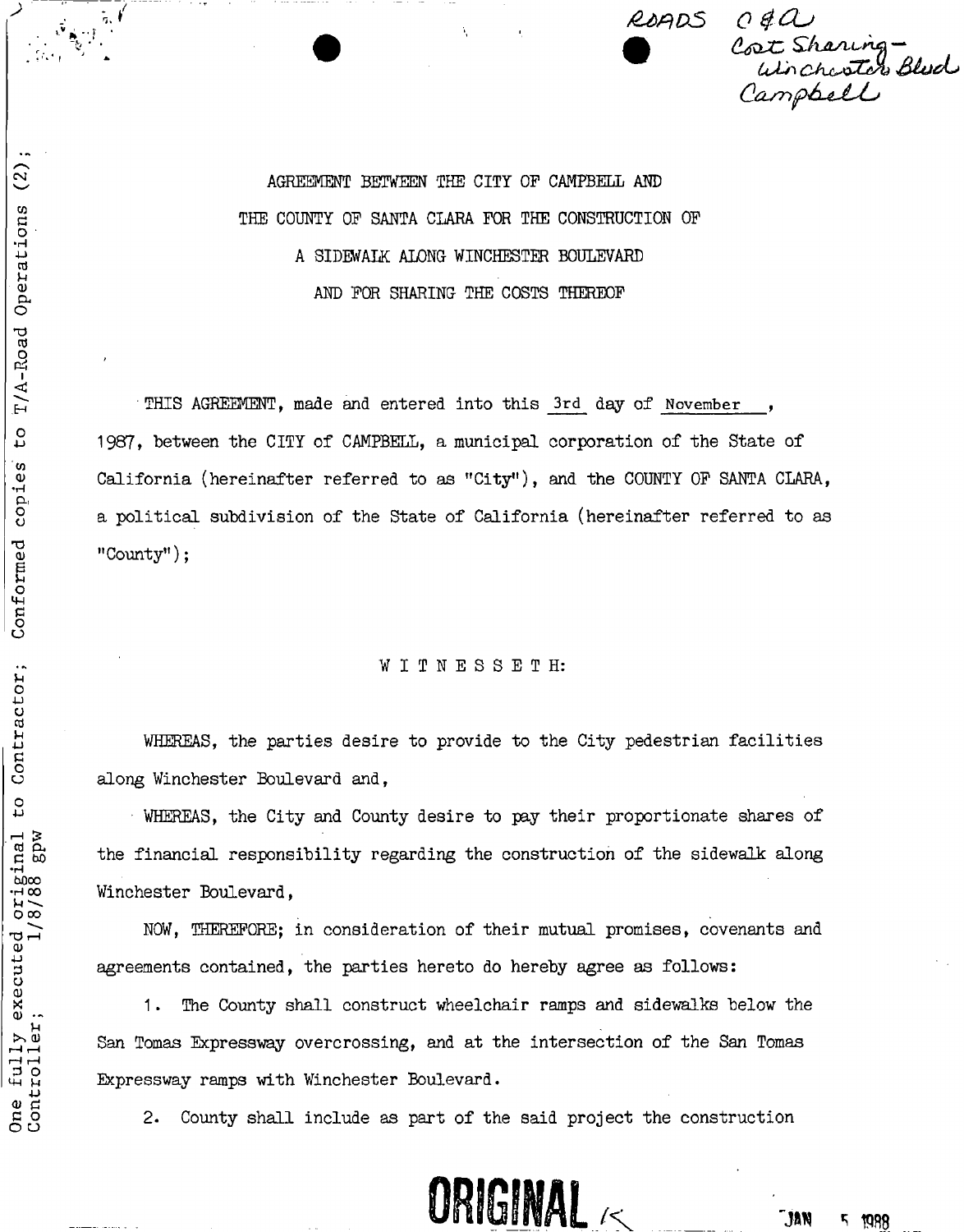of a sidewalk, beginning at the most northerly on-ramp to the expressway, and ending at the southerly end of the existing sidewalk south of Friar Way, for a total distance of approximately 275 feet. The cost of this work is estimated to be 21% of the total project cost, as shown in Exhibit  $"A"$ , incorporated into this agreement by reference.

3. Upon completion of the work and the submittance of a final accounting, City shall reimburse County 21\$ of the construction costs.

4. County shall keep, maintain, and render available for inspection by the City or it's authorized representatives, records and books which will provide a complete and accurate account of all County costs, fees, and charges for construction costs of said sidewalk.

5. This agreement shall terminate on July 1, 1988 if County has not begun the construction.

6. In the exercise of this joint powers agreement, County shall be the administering agency, and as such shall possess all powers common to both City and County which may be necessary to effectuate the purpose of this agreement, subject only to the manner of exercise of such power provided herein and the restrictions imposed by law upon the County in the exercise of such power..

7. Mutual Indemnification . It is mutually understood and agreed that:

(a) Neither County, nor any officer or employee thereof, shall be responsible for any damage or liability occurring by reason of anything done or omitted to be done by City, under or in connection with any work, authority or jurisdiction delegated to City under this agreement. It is also understood and agreed that, pursuant to Government Code Section 895.4. City shall fully indemnify and hold County harmless from any liability imposed for injury (as defined by Government Code Section 810.8) occurring by reason of anything done or omitted to be done by City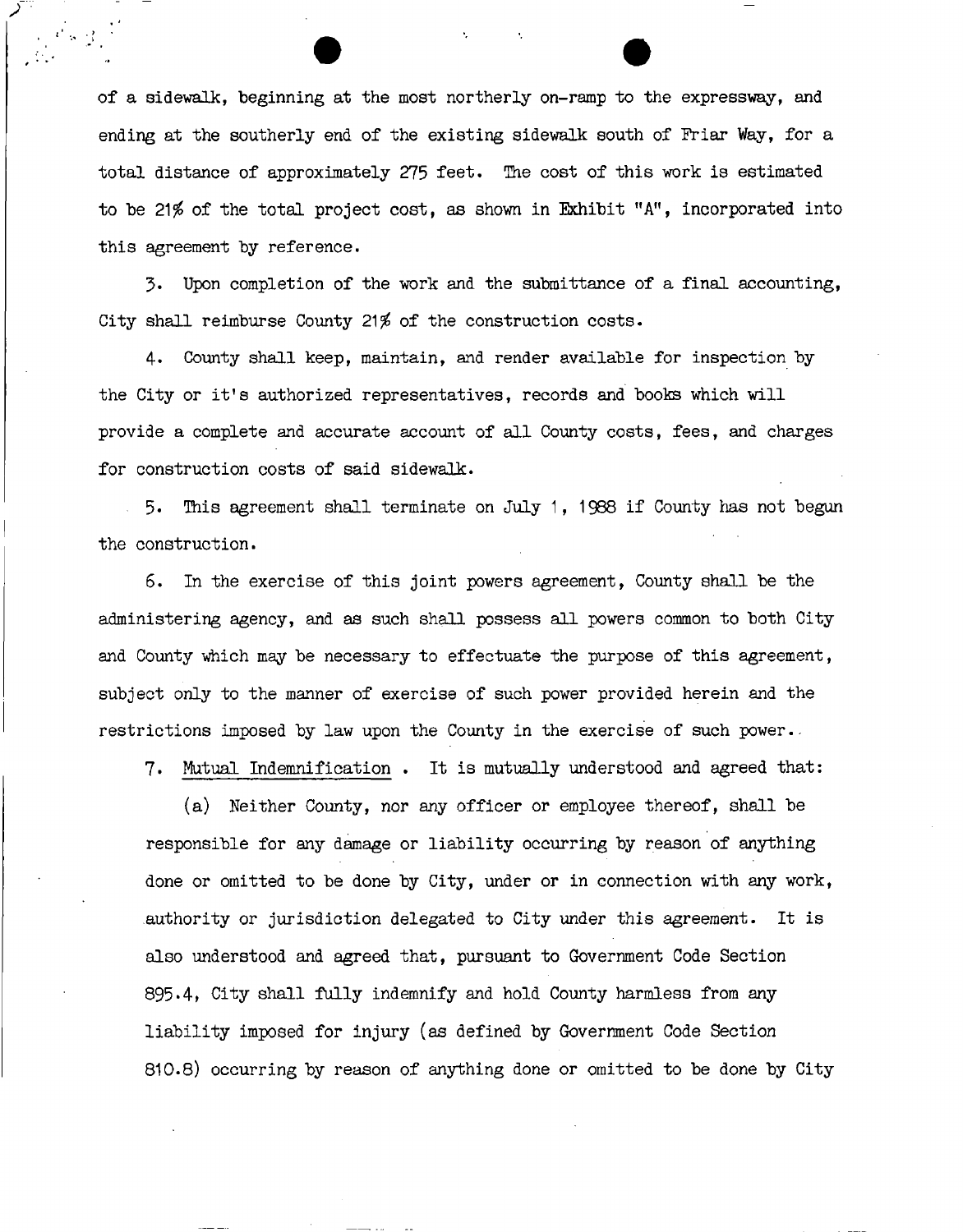under or in connection with any work, authority or jurisdiction delegated to City under this agreement.

(b) Neither City, nor any officer or employee thereof, shall be responsible for any damage or liability occurring by reason of anything done or omitted to be done by County, under or in connection with any work, authority or jurisdiction delegated to County under this agreement. It is also understood and agreed that, pursuant to Government Code Section 895.4, County shall fully indemnify and hold City harmless from any liability for injury (as defined in Government Code Section 810.8) occurring by reason of anything done or omitted to be done by County under or in connection with any work, authority or jurisdiction delegated to County under this agreement.

WITNESS THE EXECUTION HEREOF, the day and year first hereinabove set forth.

By

**APPROVED AS TO FORM:** 

ASSIStant City Attorney

corporation Manager

CITY OF CAMPBELL, a muncipal

**ATTEST:**  ;y Cler

**APPROVED AT TO FORM AND LEGALITY** 

County Counsel **ATTEST\ \** 

Clerk, Board of Supervisors

**IDONALD M. RAINS** 

COUNTY OF SANTA CLARA Вy  $\overline{\text{Cha}}$ Supervisors Board Super Sors ntv" **ZOE LOFGREN JAN FIRR**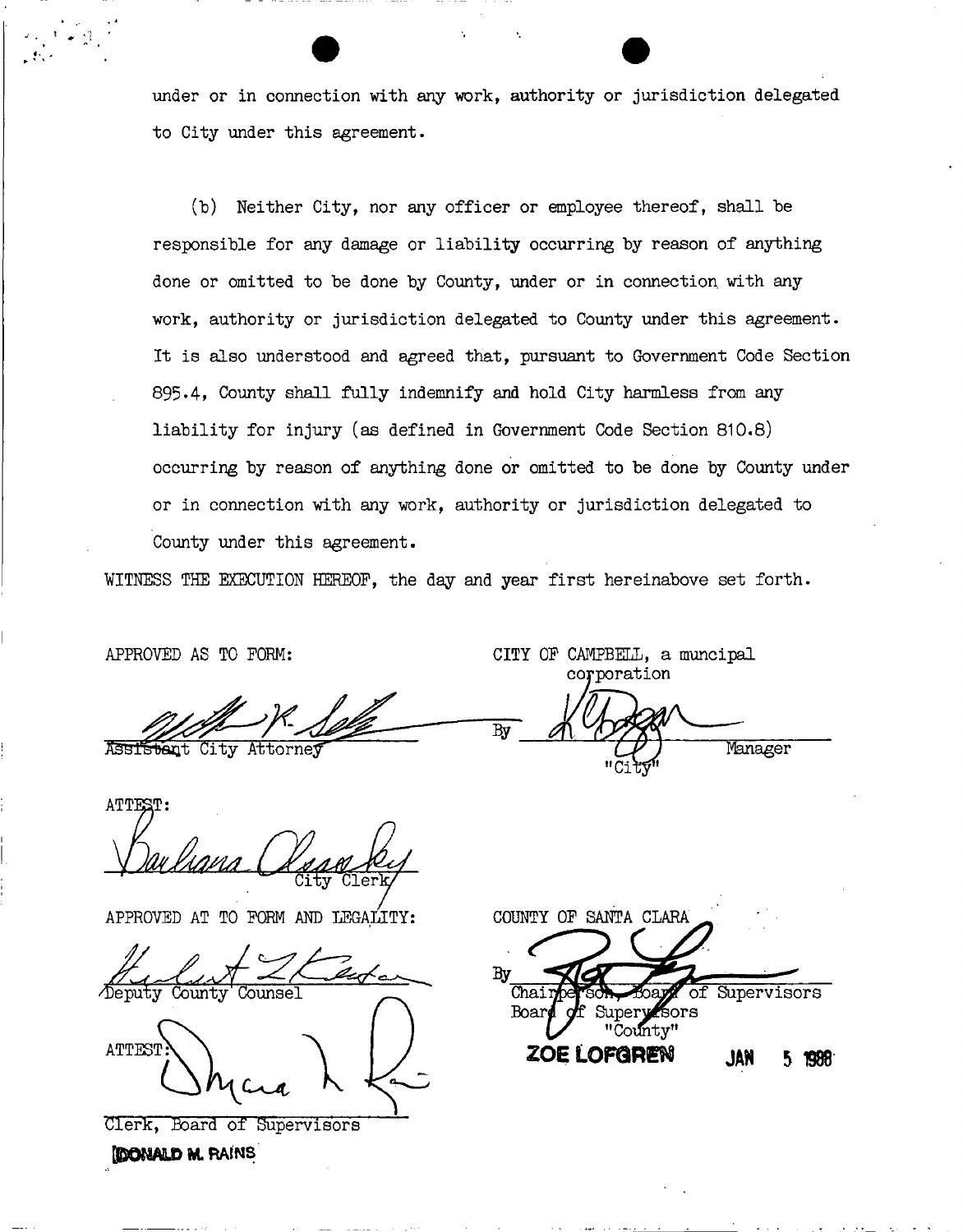

# 18. HD HD B HZ J3S

 $\label{eq:2.1} \begin{split} \mathbf{a}^{(1)} &= \mathbf{a}^{(1)} \mathbf{a}^{(1)} \\ \mathbf{a}^{(2)} &= \mathbf{a}^{(2)} \mathbf{a}^{(2)} \\ \mathbf{a}^{(1)} &= \mathbf{a}^{(1)} \mathbf{a}^{(1)} \end{split}$  $\mathcal{L}_{\mathcal{P}}$  tags  $\mathcal{O}(4\pi^2)$  $\mathcal{L}$  to  $\mathcal{L}$ 

 $\chi \rightarrow \chi$  $\sim$   $\sim$  $\mathcal{A}$ 

 $\sim$   $\sim$  $\alpha$ 

 $\mathcal{A}^{\mathcal{A}}$ 

 $\ddot{\phantom{a}}$ 

 $\mathbf{u} \in \mathcal{F}$ 

÷,

 $\hat{\mathcal{A}}$ 

 $\Delta \phi = 0.002$ 

l.

 $\hat{\mathbf{v}}$ 

 $\mathcal{C}^{\mathbb{C}}(\mathbf{S}^{\mathbb{C}}(t))$  where  $\mathcal{C}^{\mathbb{C}}(\mathbf{S}^{\mathbb{C}}(t))$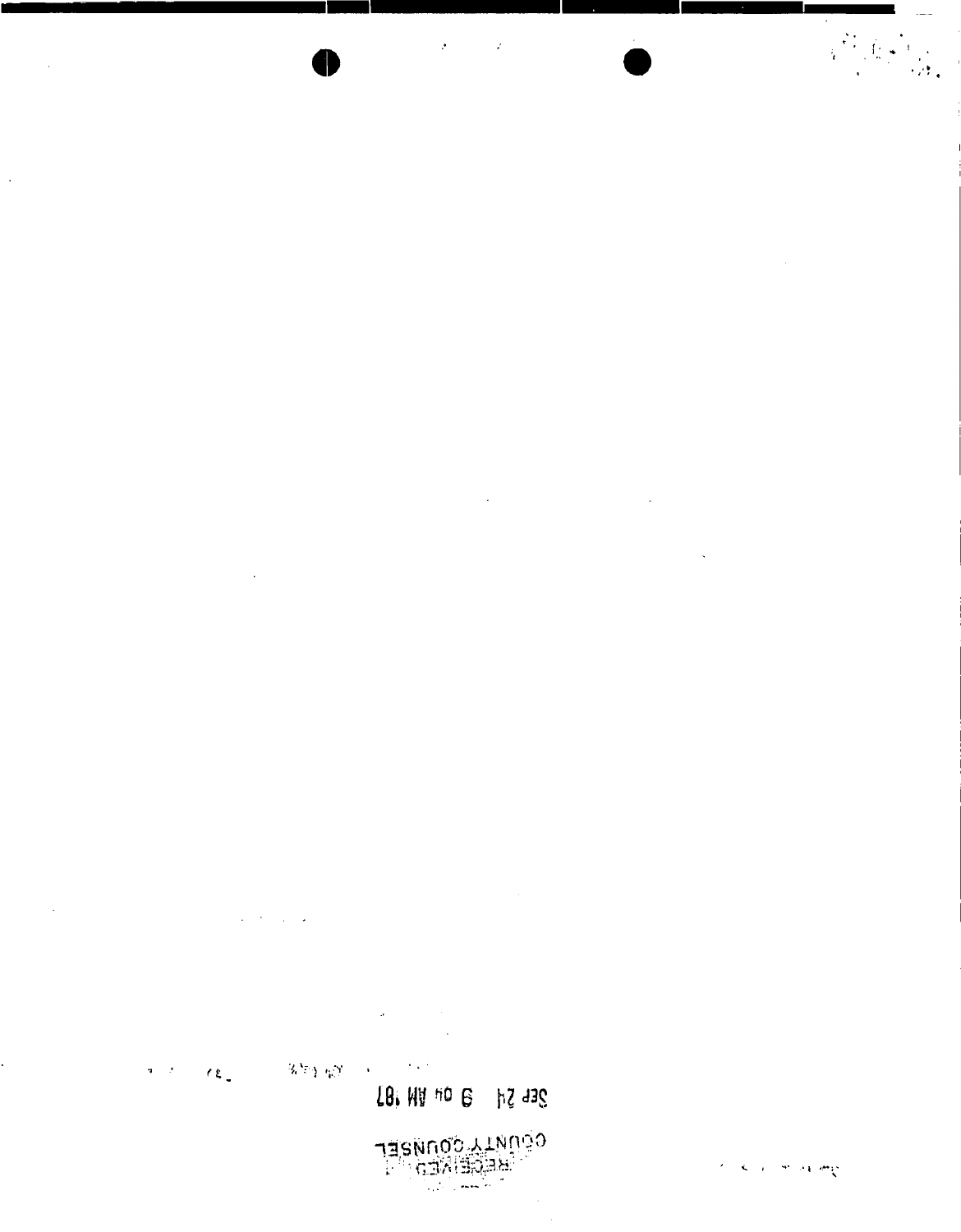#### Exhibit "A"

#### Pedestrian Path Cost Estimate Breakdown

| DESCRIPTION                                                                                   | TOTAL                                                  | COUNTY'S<br><b>SHARE</b>                            | CITY'S<br><b>SHARE</b>                                |
|-----------------------------------------------------------------------------------------------|--------------------------------------------------------|-----------------------------------------------------|-------------------------------------------------------|
| Sidewalk<br>5'<br>B3 Curb<br>Wheelchair Ramps<br>Supplemental Work<br>Stripe removal/striping | \$18,125.<br>3,600.<br>8,000.<br>3,000.<br>(by others) | \$11,250.<br>3,600.<br>8,000.<br>3,000.<br>$ \odot$ | \$6,875.<br>-0-<br>$-$<br>$\overline{a}$<br>$-$ O $-$ |
| SUBTOTAL:<br>Contract Admin. (15%)                                                            | \$32,725.<br>4,908.                                    | \$25,850.<br>3,877.                                 | \$6,875.<br>1,031.                                    |
| <b>TOTAL:</b><br>GRAND<br>SAY                                                                 | \$37,633.<br>\$38,000.                                 | \$29,727.<br>\$30,000.                              | \$7,906.<br>\$8,000.                                  |
|                                                                                               |                                                        | 79%                                                 | 21%                                                   |

 $\ddot{\cdot}$ 

 $\bar{1}$  $\frac{1}{4}$ 

Ŕ

Note: Where percentages are shown, they shall prevail over the dollar amounts derived therefrom.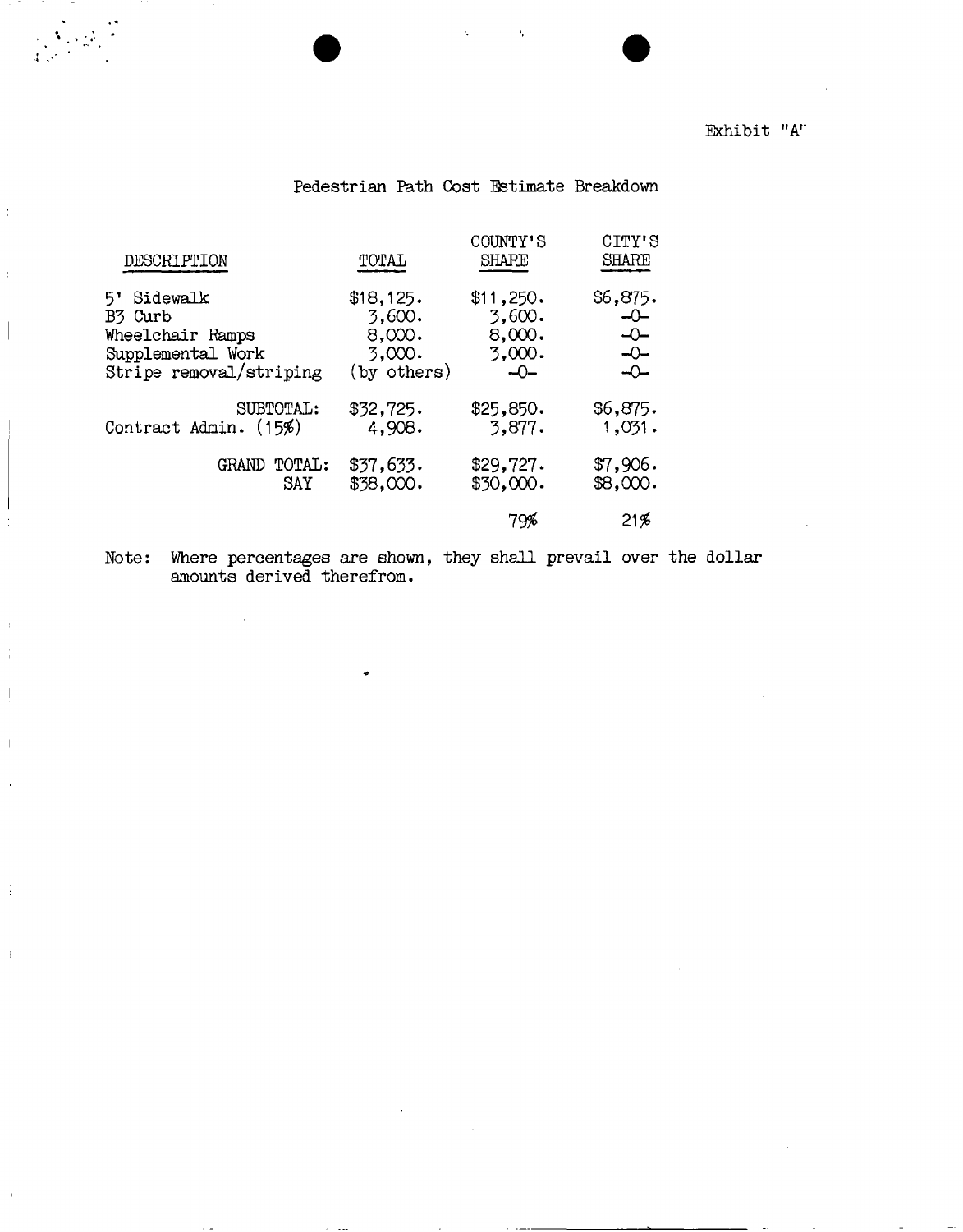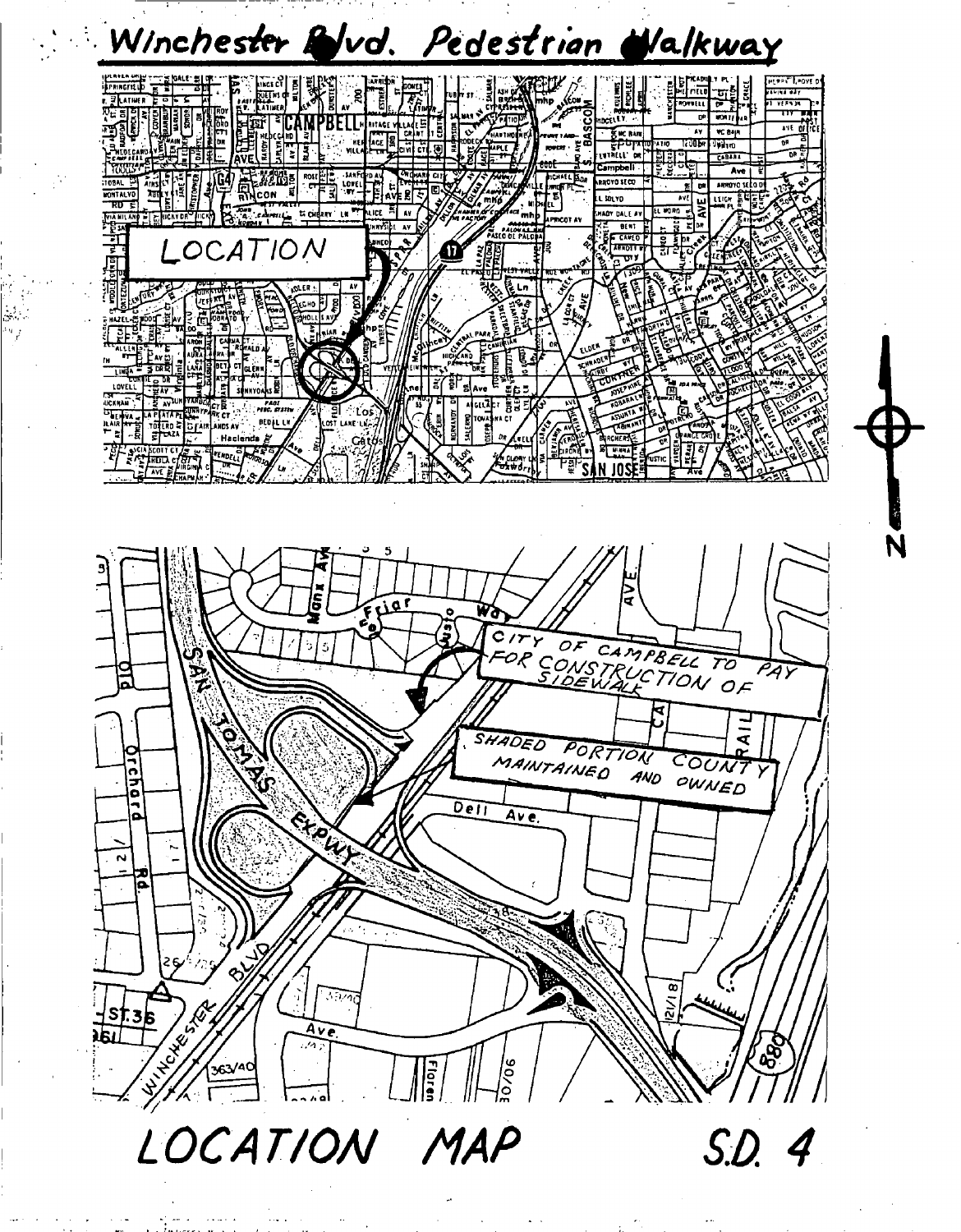### **COUNTY OF SANTA CLARA # CALIFORNIA**

OFFICE OF THE BOARD OF SUPERVISORS THE SOLE SERVICE SOLET A SALE AND MEMBERS OF THE BOARD County Government Center, East Wing 70 West Hedding Street San Jose, California 95110  $(408)$  299-4321

Susanne Wilson, District 1 Zoe Lofgren, District 2 Thomas L...Legan, District 3 Rod Diridon, District 4 Dianne McKenna, District 5

January 8, 1988

Mr. Don Wlmberly, Director of Public Works City of Campbell 70 North First Street Campbell, CA 95008

Dear Mr. Wimberly:

SUBJECT: Agreement for construction of a sidewalk along Winchester Boulevard and sharing costs of construction

Enclosed you will find one fully executed copy of the subject agreement between the County of Santa Clara and the City of...Campbel 1. The Board of Supervisors, at its regularly scheduled meeting on January 5, 1988, approved this agreement on behalf of the County.

The enclosed Is for your files.

Very truly yours

BOARD OF SUPERVISORS DONALD M. RAINS, CLERK

Ga⁄i⁄l Wess Deputy Clerk

DMR:gw -

Enclosures

cc: Transportation Agency County Counsel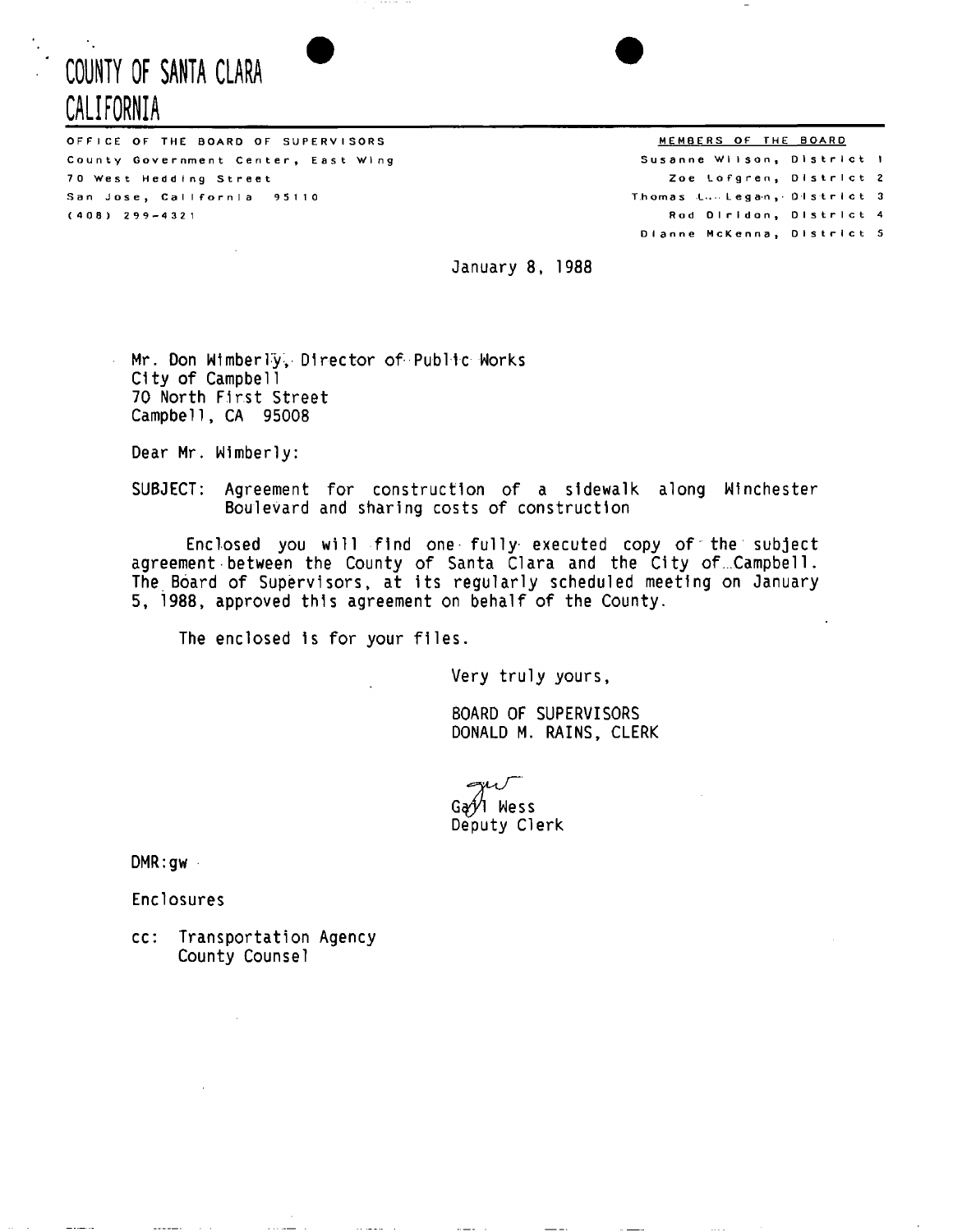THIS IS FOR YOUR STARS ENTRY AND TRANSMITTAL TO **SECURE 12 SECURE 12 SECURE 12 SECURE 10 SECURE 10 SECURE 10 SECURE 10 SECURE 10 SECURE 10 SECURE 10 SECURE 10 SECURE 10 SECURE 10 SECURE 10 SECURE 10 SECURE 10 SECURE 10 SECURE 10 SECURE 10 SECURE** FINANCE. CHANGE ORDER NO. None

the construction of the company of the model of the construction of the construction of the construction of the construction of the construction of the construction of the construction of the construction of the constructi

## **BOARD OF SUPERVISORS**

COUNTY OF SANTA CLARA

DATE: January 8, 1988

The following agreement was approved by the Board of Supervisors at a meeting held on January 5, 1988, Item No. 13.

PROJECT TO BE CHARGED: Agreement for construction of a sidewalk along Winchester Boulevard and sharing costs of construction.

FOR THE AMOUNT OF - see agreement

CONTRACTOR: City of Campbell.

COMPLETION DATE: July 1, 1988.

BUDGET ITEM: (FO R CONTROLLER' S USE )

 $\epsilon$ art Deputy Clerk

 $\sim 10^7$ 

 $\sim$ 

Gall Wess

CC -- CONTROLLER

 $CC = F1LE$ 

CC -- ORIGINATING DEPARTMENT - Transportation Agency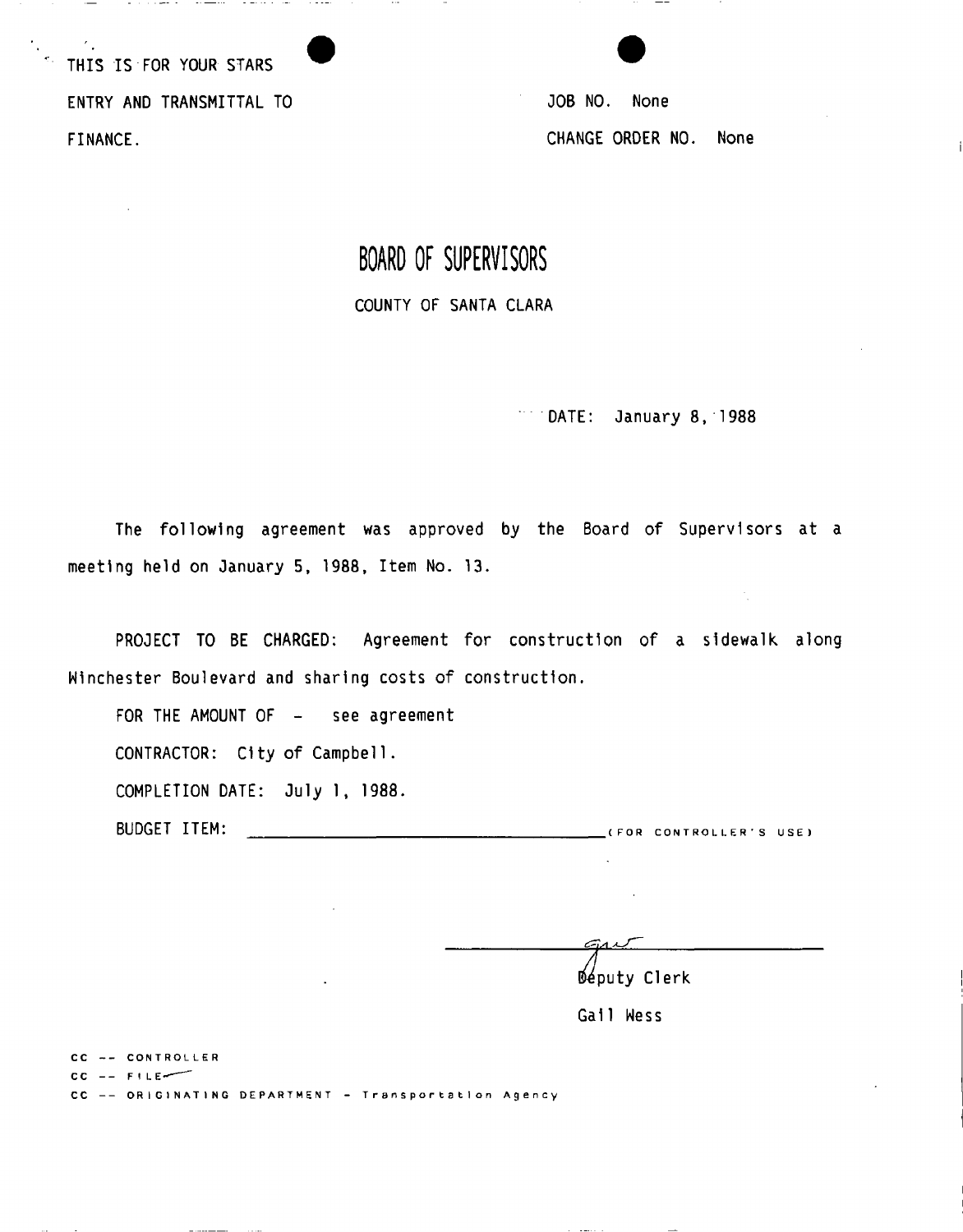| <b>County of Santa Clara</b>                                                                                             |                        |                                                                                                               | <b>Transportation Agency</b><br>1555 Berger Drive<br>San Jose, California 95112 |  |  |
|--------------------------------------------------------------------------------------------------------------------------|------------------------|---------------------------------------------------------------------------------------------------------------|---------------------------------------------------------------------------------|--|--|
| <b>California</b>                                                                                                        | TRANSMITTAL MEMORANDUM |                                                                                                               |                                                                                 |  |  |
| Prepared by Robert Dona                                                                                                  | Page $1$ of $2$        |                                                                                                               | S.D. 4                                                                          |  |  |
| Reviewed by Ben Torrecillas/Alan Jones                                                                                   |                        |                                                                                                               |                                                                                 |  |  |
| Submitted by R. M. Shields<br>DATE: December 11, 1987                                                                    |                        |                                                                                                               |                                                                                 |  |  |
| APPROVED: DIRECTOR                                                                                                       |                        |                                                                                                               |                                                                                 |  |  |
|                                                                                                                          |                        |                                                                                                               |                                                                                 |  |  |
| Transit District Board:                                                                                                  |                        | Agenda Date Manuel Manuel Manuel Manuel Manuel Manuel Manuel Manuel Manuel Manuel Manuel Manuel Manuel Manuel |                                                                                 |  |  |
| COUNTY BOARD OF SUPERVISORS: Agenda Date January 5, 1988 1tem No.                                                        |                        |                                                                                                               |                                                                                 |  |  |
| Transportation Commission:                                                                                               |                        |                                                                                                               |                                                                                 |  |  |
|                                                                                                                          |                        | APPROVED BY THE BOARD OF SUPERVISORS                                                                          |                                                                                 |  |  |
| R. M. Shields, Transportation Agency<br>FROM:                                                                            |                        | OF SANTA CLARA COUNTY-<br>DONALD M. RAINS, Clerk of the Board                                                 |                                                                                 |  |  |
|                                                                                                                          |                        | By Clair (Were                                                                                                |                                                                                 |  |  |
| SUBJECT:                                                                                                                 |                        |                                                                                                               | Deputy Clerk                                                                    |  |  |
| AGREEMENT BETWEEN THE CITY OF CAMPBELL AND THE<br>COUNTY OF<br>SANTA CLARA TO SHARE IN THE COSTS TO CONSTRUCT PEDESTRIAN |                        |                                                                                                               |                                                                                 |  |  |
| WALKWAY FACILITIES ON WINCHESTER BOULEVARD                                                                               |                        |                                                                                                               |                                                                                 |  |  |
|                                                                                                                          |                        |                                                                                                               |                                                                                 |  |  |

#### RECOMMENDED ACTION:

It is recommended that the attached agreement be executed.

#### FISCAL IMPLICATION:

The cost of the pedestrian walkway facility project is estimated at  $$38,000$ . The City of Campbell will share in 21% of these costs  $$8,000$ . The remaining 79\$ will be borne by the County. Sufficient funds are, available to fund the total project cost. Upon completion of the project, the City of Campbell will reimburse the County for its share in accordance with the executed agreement. The budget numbers are Road Fund Account No. 0023, Budget Unit 603, Index 4002, Subobject 2538-007C.

#### REASONS FOR RECOMMENDATION:

The City of Campbell and neighborhood residences have requested the County to provide pedestrian walkways on Winchester Blvd. in the vicinity of the San Tomas Expressway overcrossing to enable pedestrian foot traffic to walk and bicycle in a safe manner between Friar Way and Sunny Oaks. The City of Campbell wishes to share in the costs to build this walking space to enhance the safety of pedestrian and bicycle traffic.

An Equator

£ ) 1908 REV 5/84